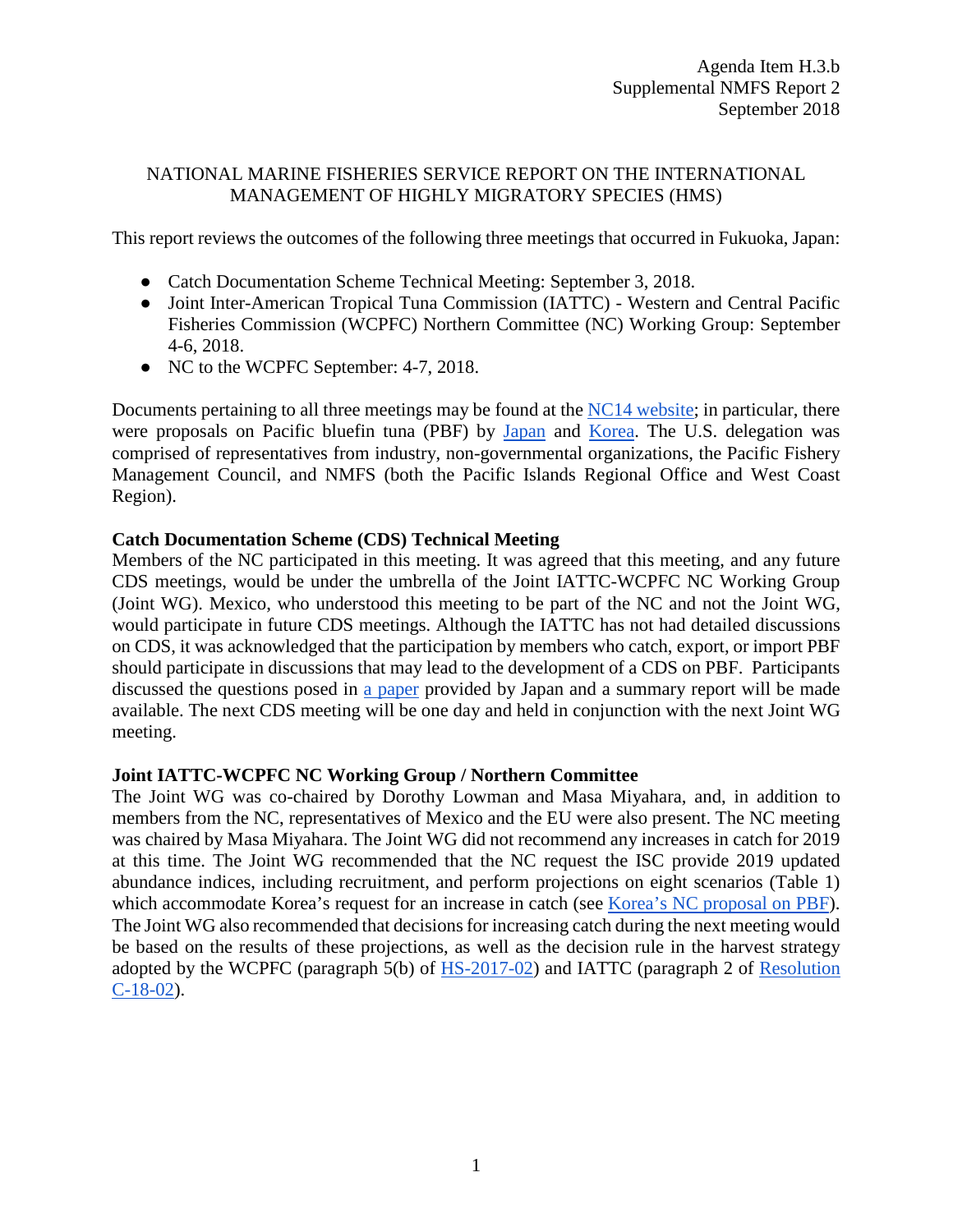| Table 1. The requested scenarios and assumptions (in footnotes) for catch increases that the ISC                 |
|------------------------------------------------------------------------------------------------------------------|
| will be requested to assess. <sup>*</sup> The last three scenarios were included in the projections presented in |
| the 2018 stock assessment.                                                                                       |

| Western Pacific Ocean <sup>**</sup> |            | Eastern Pacific Ocean |
|-------------------------------------|------------|-----------------------|
| Small fish                          | Large fish |                       |
| 0                                   | 600t       | 400t                  |
| 5%                                  | 1300t      | 700t                  |
| 10%                                 | 1300t      | 700t                  |
| 5%                                  | 1000t      | 500t                  |
| 0                                   | 1650t      | 660t                  |
| 5%                                  |            | 5%                    |
| 10%                                 |            | 10%                   |
| 15%                                 |            | 15%                   |

These scenarios will not preempt a decision on allocation of catches between Western Pacific Ocean and Eastern Pacific Ocean and the allocation of any increased portion amongst members.

\*\* 250 mt transfer of catch limit from small fish to large fish by Japan is assumed to continue until 2020.

Japan said that although they could agree to the outcomes document in the Joint WG, they would not endorse them in the Northern Committee. Japan cited the decisions rule recommended by the second Joint WG meeting, which was subsequently adopted by the WCPFC and the IATTC and provided conditions under which the WCPFC or IATTC may consider increases in catch. Japan then suggested leaving the NC meeting open to reconvene during the WCPFC meeting in December. The United States objected, but in the spirit of following process that has been established by the WCPFC, ultimately agreed that the NC Chair will make a request to the Commission that the NC hold a meeting on the fringe of the next WCPFC meeting. As agreed in the minutes, the intent behind this request is to resolve Japan's reservations about components of the Joint WG outcomes and to adopt the Joint WG outcomes.

The Vice Chair of the ISC's Pacific Bluefin Tuna Working Group (PBFWG), Shuya Nakatsaki, reviewed the report of the 1<sup>st</sup> [PBF Management Strategy Evaluation \(MSE\) Workshop](http://isc.fra.go.jp/pdf/ISC18/ISC_18_ANNEX_08_Summary_Report_of_Pacific_Bluefin_MSE_Workshop_(May%202018)_FINAL.pdf) held in May 30-31, 2018. The working group discussed the purpose of the MSE and at this time, the purpose remained as described in the report. The next MSE workshop is anticipated for May 2019, with the exact dates and location to be determined. The Joint WG, and NC, are expected to provide the ISC with two candidate limit reference points, one candidate target reference point, and candidate harvest control rules in 2019 for use in the MSE. Neither the Joint WG nor NC decided on funding sources needed for the ISC to hire additional staff to complete the MSE.

The ISC provided an update on upcoming activities, in addition to stock assessments, to the NC. Notably, the ISC Chair indicated that the 4<sup>th</sup> North Pacific Albacore MSE Workshop will be held March 5-7, 2019, in Yokohama, Japan. There, the ISC will present the initial results of the North Pacific albacore MSE.

The NC did not adopt the U.S. proposal on Western Central North Pacific Ocean (WCNPO) stock of North Pacific swordfish, but Japan suggested the NC consider adopting an effort-limit for the stock. The United States noted that, based on the results of the recent stock assessment, there is no need at this time to consider a catch or effort limit for the stock.